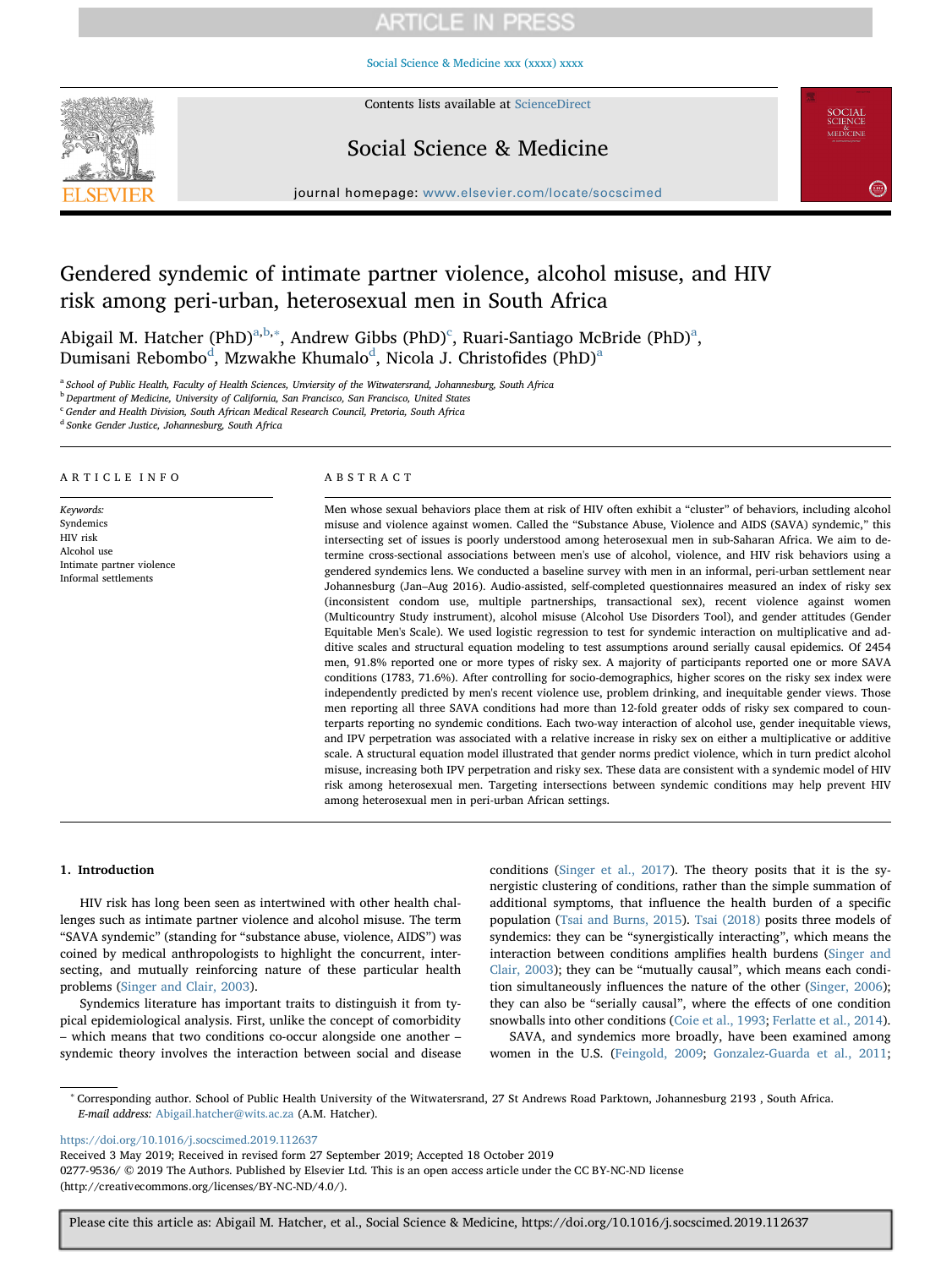[Illangasekare et al., 2013;](#page-6-4) [Meyer et al., 2011](#page-7-5)), with newer research using the construct to explain dynamics among women in low- and middle-income settings ([Russell et al., 2013](#page-7-6); [Ulibarri et al., 2011](#page-7-7)). Others have explored SAVA among samples that include both men and women [\(Salas-Wright et al., 2015](#page-7-8); [Senn et al., 2010\)](#page-7-9). A growing body of research has applied a syndemics lens to data from men who have sex with men ([Chakrapani et al., 2019a;](#page-6-5) [Safren et al., 2018](#page-7-10); [Tomori et al.,](#page-7-11) [2018\)](#page-7-11). Yet, within each of these distinct populations, the focus of SAVA has traditionally been on the experience of violence victimization and HIV risk.

Our previous qualitative work was the first, to our knowledge, to consider the application of the SAVA syndemic to heterosexual men's violence perpetration ([Hatcher et al., 2014\)](#page-6-6). We found that the same beliefs about manhood that drive IPV perpetration seem to influence men's alcohol use and their sexual risk behaviors. Drawing on that publication and others, [Fleming et al. \(2016\)](#page-6-7) theorized that several gendered norms influence men's HIV risk: the belief that male sex drive is uncontrollable; the desire to perform sexually; and, a need to retain power over others, which recognizes the role of men's use of violence.

These qualitative findings and theoretical assertions align with quantitative data on the nature of men's intersecting health behaviors. We know, for example, that men who enact IPV engage in higher levels of sexual risk behaviors, including inconsistent condom use [\(Raj et al.,](#page-7-12) [2006;](#page-7-12) [Townsend et al., 2011a](#page-7-13)), transactional sex ([Dunkle et al., 2006](#page-6-8); [Townsend et al., 2011a\)](#page-7-13), and casual partnerships (Christofi[des et al.,](#page-6-9) [2014;](#page-6-9) [Dunkle et al., 2006\)](#page-6-8). One recent paper from South Africa used latent class analysis to distinguish between men with high violence/ antisocial behavior (which tracked with multiple partners, use of a sex worker, transactional sex, and drug use), or moderate violence/promiscuous behavior (which tracked with multiple partners and transactional sex, but not the other behaviors) ([Jewkes and Morrell, 2018](#page-6-10)). However, Jewkes and Morrell did not build problem drinking into their classes, and HIV status was not shown to be significantly associated. So, while the paper adds considerably to the literature, it does not fully represent a SAVA syndemic lens.

While the mechanisms linking men's IPV perpetration and men's HIV risk remain unexplored, there is growing evidence for an association. Problematic alcohol use is strongly associated with HIV risk, including transactional sex, casual partnership and reduced condom use ([Kalichman et al., 2007](#page-6-11); [Townsend et al., 2010](#page-7-14), [2011b](#page-7-15)). Alcohol and IPV perpetration have been shown to have a statistically significant relationship in multiple meta-analyses [\(Foran and O'Leary, 2008](#page-6-12); [Schumacher et al., 2001](#page-7-16); [Stith et al., 2004](#page-7-17)), though again mechanistic understanding of this association is limited. Only one other paper has, to our knowledge, simultaneously examined alcohol, violence perpetration, and HIV risk among heterosexual men. [Okafor et al. \(2018\)](#page-7-18) found a significant additive interaction of problem drinking and violence perpetration on men's reports of multiple sex partners.

To unpack syndemics among heterosexual men, it is essential to recognize that gender inequalities are a key backdrop to the conditions of alcohol use, IPV perpetration, and HIV risk. This is consistent with a deep body of evidence showing that men's gendered identities, or "masculinities", strongly shape their health ([Mankowski and Maton,](#page-7-19) [2010;](#page-7-19) [Morrell et al., 2012;](#page-7-20) [Peralta et al., 2010](#page-7-21)). Masculine norms around risk-taking, virility, and resilience have been associated with risky sex in the form of multiple partnerships, lower condom use, and transactional sex ([Nyanzi et al., 2009](#page-7-22); [Santana et al., 2006;](#page-7-23) [Townsend](#page-7-13) [et al., 2011a](#page-7-13)). In southern Africa, dominant forms of masculinity, which are predicated on heterosexuality [\(Luyt, 2012\)](#page-6-13), are often associated with problem alcohol use ([Morojele et al., 2006;](#page-7-24) [Peralta et al., 2010](#page-7-21)). This is, in part, because men's capacity for drinking is sometimes used as a way to demonstrate their strength and "manliness" [\(Courtenay,](#page-6-14) [2000\)](#page-6-14). Qualitative findings from rural South Africa have highlighted how men use taverns (or informal alcohol venues) as a social space to display their dominance and willingness to take risks ([Rich et al.,](#page-7-25) [2015](#page-7-25)[Hatcher et al., 2014\)](#page-6-6).

Despite increasing public health interest in syndemics, there remain key conceptual and methodological shortcomings in the current evidence base. Tsai and colleagues have shown, through a series of papers, the misalignment between syndemic theory and the quantitative methods used in much of the syndemics literature ([Tsai, 2018\)](#page-7-3). The authors note that most papers rely on summing the total number of syndemic conditions of individuals ([Tsai and Burns, 2015](#page-7-2)), a technique that is insufficient to demonstrate disease interaction or synergistic effects [\(Tsai, 2018;](#page-7-3) [Tsai and Venkataramani, 2016\)](#page-7-26). The rationale for better quantitative models of syndemics is that program and policy can only be guided if data accurately portrays how related conditions work together to influence health outcomes.

We examine whether data among heterosexual men living in a periurban setting near Johannesburg support a gendered SAVA syndemic approach. Cross-sectional data from the baseline of a cluster-randomized control trial is analyzed through regression and structural equation modeling techniques.

#### 2. Methods

#### 2.1. Setting

The trial was conducted in a semi-formal 'township" located near Johannesburg, South Africa. The peri-urban settlement took form in the mid-1990s, when a period of accelerated migration to urban areas occurred after the 1994 democratic election. In the township where our work takes place, predominately black families and single men used the area as a "landing pad" that was closer to cities to seek employment. The area is home to roughly half a million people (exact estimates are unknown as the most recent census, conducted in 2011, stated that there were 140,000 residents [\(Statistics South Africa, 2012](#page-7-27)). Migration from other African countries and internal migration is among the highest in South Africa [\(Peberdy et al., 2017](#page-7-28)). The township is a densely populated marginalized area, which lacks basic infrastructure and adequate housing provision. Most residents live in government-subsidized housing or informal tin shacks. Many parts of the township are informal and lack basic services such as electricity, running water, sanitation, roads, sewerage and rubbish removal. Recent papers estimate that half the population in the settlement is unemployed ([Mahajan,](#page-6-15) [2014\)](#page-6-15). Compared to neighboring suburbs, the township has markedly worse living conditions, higher poverty, and residents report lower levels of personal safety [\(Mushongera et al., 2017\)](#page-7-29). Furthermore there are limited public services and minimal social or recreational facilities.

# 2.2. Data collection

Trained research assistants recruited male participants who lived in the area for at least 12 months and were 18–40 years old. The rationale for this particular age group is that younger men typically use violence more than older counterparts, and the trial was testing a violence prevention intervention. Interested men were told about the study through outreach efforts within neighborhood "clusters" and a volunteer sample was recruited.

Details of the study can be found elsewhere (Christofi[des et al.,](#page-6-16) [2018\)](#page-6-16). Briefly, following written informed consent, participants took part in audio-computer assisted structured interview (ACASI) on a 7 inch Android tablet computer using the Open Data Kit software. ACASI allows data to be collected about sensitive topics while ensuring anonymity and confidentiality. Data collection occurred in private locations within study neighborhoods such as a community hall, restaurant, or yard. ACASI was conducted in the language of participant choice (English, isiZulu, Tswana, or Sepedi). Electronic data collection provides a standardized method that minimizes user bias and improves data quality as it precludes data entry of paper forms. Security of data can be improved through use of electronic data collection (versus using paper forms), since data is uploaded to an encrypted server at the end of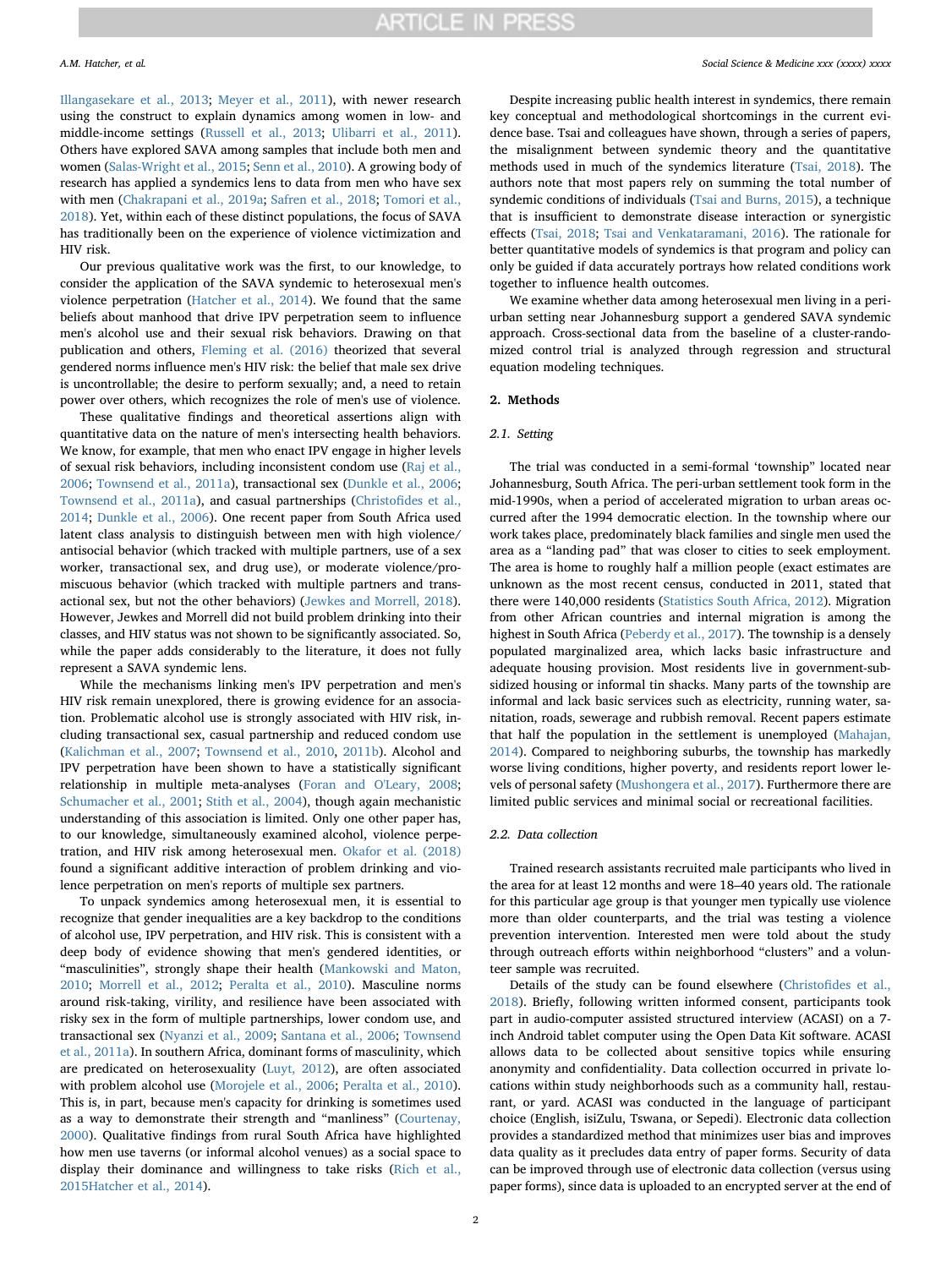# **ARTICLE IN PRESS**

each day. The server is housed at the university and had been purposebuilt for this study.

# 2.3. Measures

A structured questionnaire asked participants a series of items, selfcompleted using ACASI.

## 2.3.1. Outcome measure

Risky sex was measured through multiple items related to HIV risk in the extant literature. Numbers of partners in the past year were summed from 1 item asking about the total number of main partners and categorized into no partners, low number of past-year partners (1 or 2), moderate number (3–7), high number (8–15), and very high number (16 or more). A participant was considered to have a high number of partners if he reported within the highest quartile (8 or more partners). Types of risky sex were summed from dichotomous measures of pastyear risky relationships: ever having sex with a sex worker, ever having a makhwapheni (an isiZulu term meaning "side dish" which typically denotes a second main partner who is in a longer-term relationship), or ever having a one-night-stand (score 0–3). Condom use was measured by a single item asking "How often have you used condoms in the last 12 months?" with answers on a four-point likert scale (never, sometimes, often, always). Consistent condom use was measured as a response of "always". Transactional sex was measured using the Medical Research Council's 5-item measure for transactional sex among casual partners ([MRC, 2010\)](#page-7-30). These asked about whether participants thought a onceoff sex partner or any makhwapheni or casual partner had sex with them in the past 12 months because she may receive a range of items (e.g. cell phone, gifts, food, a place to stay). Transactional sex was defined as a positive answer to one or more of the five questions and summed to create an intensity scale (0–5). Men giving gifts for transactional sex is conceptually distinct from having sex with a sex worker, since the latter implies a specific negotiation of a cash exchange [\(Jewkes et al., 2012b](#page-6-17)). Any risky sex was a binary outcome, indicating that a participant responded positively to one or more of the four risky behaviors.

# 2.3.2. SAVA conditions

Intimate partner violence was measured using an adapted version of the questionnaire from the South African Medical Research Council's Study on Men's Health and Relationships [\(Fulu et al., 2013](#page-6-18); [Jewkes](#page-6-19) [et al., 2011](#page-6-19)), which is an adaptation of the World Health Organization (WHO) multi-country study instrument [\(Garcia-Moreno et al., 2006](#page-6-20)). The questionnaire includes likert-type behavioral items concerning physical and sexual violence. We defined IPV perpetration as any use of physical violence and/or any use of sexual violence in the past 12 months. The 8 items of physical/sexual IPV perpetration were summed to create a continuous measure of IPV intensity (0–24). Harmful alcohol use was measured using the Alcohol Use Disorders Identification Test (AUDIT), a 10-item likert-type scale designed to measure alcohol consumption and identify risks for alcohol abuse and dependence ([Saunders et al., 1993\)](#page-7-31). An AUDIT score ≥8 is considered consistent with problem drinking, and we also summed the items to create a continuous variable of alcohol use (0–40). Gender Attitudes were measured using the Gender Equitable Men's Scale ([Pulerwitz and Barker,](#page-7-32) [2008\)](#page-7-32), which we divided into tertiles, calling the top tertile "inequitable views". Similarly, we summed the total scale to devise a continuous score (11–44).

# 2.3.3. Covariates

Education asked about years of schooling and whether the participant completed high school matriculation. Age in years and relationship status were assessed using items from the United Nations Multi-country Study. Employment asked about frequency of employment over the past year (never, sometimes, often, always). Housing was measured by the type of structure the participant lived in (e.g. single room, shack, standalone house). Informal housing was considered living in a shack. Food security was measured using the 3-item Household Hunger Scale ([Deitchler et al., 2010](#page-6-21)). Migrancy was assessed by the province of the participant's birth and coded as a dichotomous outcome with migrancy indicating birth outside of Gauteng Province, where the study was conducted.

# 2.4. Analysis

We model our reporting structure on that used in Chakrapani et al. (2018) in an effort to build consistency across syndemics literature. We first calculated descriptive statistics and the co-occurrence of SAVA conditions. Next, we used logistic regression to assess the bivariate and multivariate relationship between sociodemographics and SAVA conditions and the outcomes of interest: a dichotomous measure of any reported risky sex in the past year.

We assessed for interactions on both the additive and multiplicative scales using linear probability regression models with product terms. In order to compare models with the same degrees of freedom, we fitted three linear regression models with one product term at a time, controlling for socio-demographics of age, education, relationship status, and adjusting for clustering. We included product terms representing two-way interactions between alcohol use, IPV perpetration, and gender inequitable views. Based on guidance from [VanderWelle and](#page-7-33) [Knol \(2014\),](#page-7-33) we calculated excess risk due to additive interaction for binary exposures using logistic regression.

Interactions on the multiplicative scale were assessed using multivariable logistic regression, adding two-way and three-way interactions between alcohol use, IPV perpetration, and gender inequitable views, and estimating the multiplicative interaction parameters. After fitting the logistic regression models, we used the attributable proportion (AP) which measures the proportion of the risk in the doubly exposed group that is due to the interaction itself [\(VanderWeele and Vansteelandt,](#page-7-34) [2014\)](#page-7-34). If the estimated semi-elasticities are significant, it implies interaction is present on the multiplicative scale. The estimated semielasticities can also be interpreted as the percent relative change in the outcome that can be attributed to the joint effect of two (or more) exposures, above and beyond their independent associations with the outcome.

To test the model of serially causal epidemics, we used the sem command in Stata (version 14; College Station, Texas, USA). We specified continuous variables for the SAVA conditions and sociodemographic controls. HIV risky sex was constructed as a latent variable comprised of measured variables: total partner numbers, partner types, condom use frequency, and total types of transactional sex. Confirmatory factor analysis suggested that the data fit well with this latent variable construction. SEM with maximum likelihood with missing values estimation was used to test pathways between gender inequality (GEM score), intensity of IPV perpetration (score on the WHO multi-country study instrument), and problem drinking (AUDIT score), and the latent construct of risky sex. Bivariate regression and evidence from extant literature was used to guide preliminary model building. Model modifications were performed based on modification indices and theoretical plausibility. After deriving a path model solution, the latent construct was regressed on age, education, and relationship status and nonsignificant paths were trimmed. Measures for model fit included a parsimonious measure (root-mean-square error of approximation [RMSEA]) and incremental measures (comparative fit index [CFI], Tucker-Lewis index [TLI]). Acceptable model fit assumed the model met the following criteria: RMSEA <  $0.05$ , CFI ≥ 0.95,  $TLI \geq 0.95$ .

### 2.5. Ethical considerations

Study procedures aligned to ethical recommendations of the University of Witwatersrand and of the United Nations Multi-Country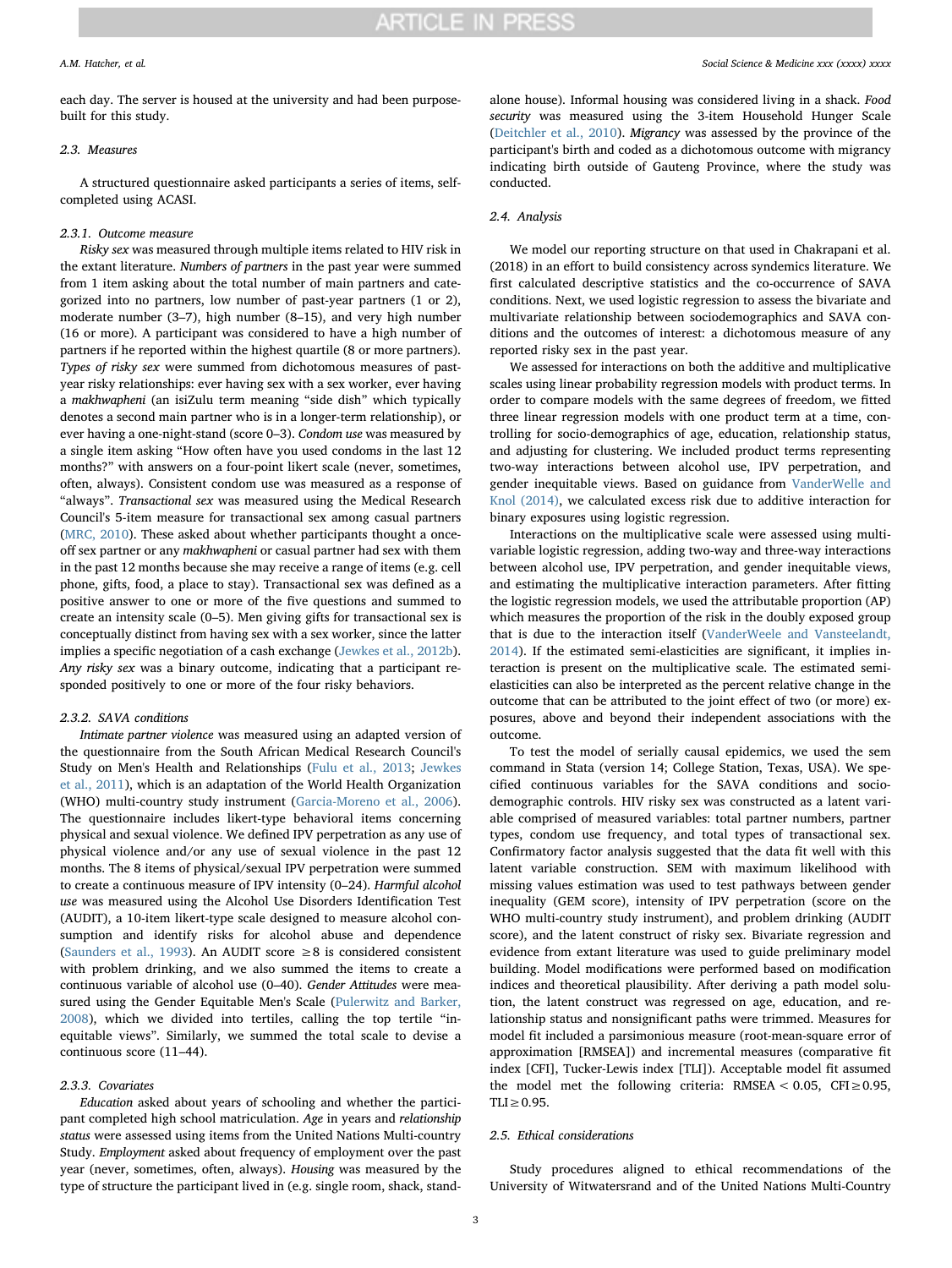#### <span id="page-3-0"></span>Table 1

Descriptive data on cohort  $n = 2454$ .

|                            | Median (IQR) or Number (%) |
|----------------------------|----------------------------|
| Socio-demographics         |                            |
| Age (years)                | $27(23-32)$                |
| High school education      | 979 (39.9%)                |
| Partnered, living together | 932 (39.2%)                |
| Partnered, living apart    | 1055 (44.4%)               |
| Single                     | 391 (16.4%)                |
| Migrant                    | 1795 (73.2%)               |
| Lives in informal housing  | 1114 (45.4%)               |
| Unemployed                 | 873 (36.5%)                |
| Household hunger           | 1089 (44.4%)               |
| Risky sex in past year     |                            |
| Any transactional sex      | 1104 (45.0%)               |
| Inconsistent condom use    | 1622 (73.9%)               |
| Partner number             | $3(1-8)$                   |
| Used sex worker            | 444 (21.6%)                |
| Khwapheni                  | 1490 (60.7%)               |
| One-night stand            | 1394 (56.8%)               |
| Ever risky sex             | 2190(91.5%)                |
|                            |                            |

IQR: inter-quartile range.

Study on Men and Violence [\(Fulu and Jewkes, 2014](#page-6-22)). Researchers received intensive training on VAW, the study protocol, collecting sensitive information, and ensuring data quality and participant confidentiality. The study was described as a project about men's lives and relationships, rather than about violence, to prevent undue stigma for study participation ([Jewkes et al., 2012a](#page-6-23)). Prospective participants were informed that participation was voluntary, that they may withdraw at any stage, skip any question and that there are no adverse effects should they decide not to participate. They signed informed consent forms before participation and were reimbursed for their time through a cash payment of R50 (approximately US \$3.50).

## 3. Results

Of 2394 men included in the analysis, just over a third had completed high school education (39.9%, [Table 1Table 1](#page-3-0)). Most were in a relationship (83.6%) with just over one-third living with their partner (39.2%). The majority had migrated from another province or country (73.2%) and just under half lived in informal housing, such as a shack (45.4%). Poverty was prevalent, with 873 (36.5%) men reporting unemployment throughout the course of the past year and 44% reporting household hunger in the past month.

### 3.1. Prevalence of risky sex

A large majority of participants (91.5%) reported engaging in one or more types of risky sex in the past year. The commonest form of risky sex was inconsistent condom use (73.9%), with the majority reporting a one-night stand (56.8%) or makhwapeni (60.7%) in the past year. Roughly half of the cohort (45.0%) reported using one or more forms of transactional sex and one in five (21.6%) had had sex with a sex worker in the past year.

### 3.2. Co-occurrence of SAVA syndemic conditions

Nearly three-quarters of the sample (71.6%) reported one or more SAVA syndemic conditions [\(Fig. 1\)](#page-4-0). Problem drinking, inequitable gender views, and perpetration of IPV frequently co-occurred: while only 77 (3.3%) reported inequitable gender views and problem drinking, 175 (7.4%) held such gender views and perpetrated IPV, while 346 (14.6%) exhibited problem drinking and IPV perpetration. Nearly one in ten participants ( $n = 210, 8.9%$ ) reported all three SAVA syndemic behaviors of inequitable views, problem drinking, and IPV perpetration.

In univariate logistic regression ([Table 2](#page-4-1)), men who completed high school education, and who were partnered but living apart, had lower odds of reporting risky sex. Socio-demographics of age, migrancy, and living in informal housing were associated with risky sex at the p < 0.20 level, and thus were retained in the final model.

After controlling for socio-demographics ([Table 2\)](#page-4-1), reporting risky sex was independently predicted by SAVA syndemic conditions. On its own, problem drinking significantly increased odds of risky sex (adjusted odds ratio [AOR] 1.60, 95% confidence interval [CI] 1.05–2.45). Recent IPV perpetration on its own was associated with 2.66 higher odds of risky sex (95%CI 1.61–4.37). A combination of two SAVA syndemic conditions was associated with roughly five-fold increased odds of risky sex (AOR of 5.00, 4.80, 4.92 for combinations of gender views/alcohol, gender views/IPV, alcohol/IPV, respectively). Those men reporting all SAVA syndemic conditions (partner violence perpetration, problem drinking, and inequitable gender views) had more than 12-fold greater odds of risky sex (AOR 12.56, 95%CI 3.92–40.22).

#### 3.3. Model of synergistically interacting epidemics

We used logistic regression models with product terms to assess for multiplicative interactions. In order to compare models with the same degrees of freedom, we fitted three logistic regression models with one product term at a time, controlling for socio-demographics of age, education, relationship status, and adjusting for clustering (Models 1–3 in [Table 3\)](#page-4-2). In all three models, the main effects of alcohol, gender views, and IPV perpetration had statistically significant associations with risky sex. The joint effect of gender inequitable views and IPV perpetration, above and beyond their individual associations with risky sex, was associated with a 45 percent relative increase in the outcome (95%CI 0.00–0.89,  $p = 0.046$ ). The joint effect of gender inequitable views and problem alcohol use was also associated with increased odds of risky sex (attributable proportion  $[AP] = 0.60, 95\% \text{CI } 0.21 - 0.98$ ).

We used logistic regression models to estimate interactions on the additive scale [\(Table 4](#page-5-0)). In logistic regression models that included main effects and one two-way product term at a time, we found evidence for departures from additivity for the two-way product terms of problem alcohol use and violence  $(b = 0.31, 95\% CI \t0.11-0.50,$  $p = 0.002$ ) [\(Table 4](#page-5-0)). These non-zero, positive, and statistically significant estimates measure the proportion of the risk in the doubly exposed group that is due to the interaction itself.

## 3.4. Structural equation model of serially causal epidemics

In a structural equation model, we fitted risky sex as a latent variable comprised of: number of past-year partners, total types of risky sex, condom frequency in past 12 months, total types of transactional sex (see [Fig. 2](#page-5-1) and [Table 5](#page-5-2)). The latent construct had better fit without the measured construct of condom frequency, so this was removed for final model. We used theory to inform an initial path model of gender inequitable views leading to alcohol misuse and IPV perpetration, ultimately leading to risky sex. Once this path model fitted the data we added in socio-demographic controls (age, education, relationship status). The final structural equation model has strong fit (RMSEA 0.027, 95%CI 0.015–0.039; CFI 0.994; TLI 0.982), suggesting that a gendered SAVA syndemic model aligns well with these data [\(Fig. 2\)](#page-5-1).

# 4. Discussion

We found that a high proportion of heterosexual male participants in a peri-urban South African study reported one or more SAVA syndemic conditions (71.6%). Alcohol misuse, gender inequitable views, and IPV perpetration co-occurred and analyses were consistent within multiple ways of examining syndemics. Past-year risky sexual behaviors were reported among a majority of participants (91.8%). In models of synergistically interacting epidemics, using both additive and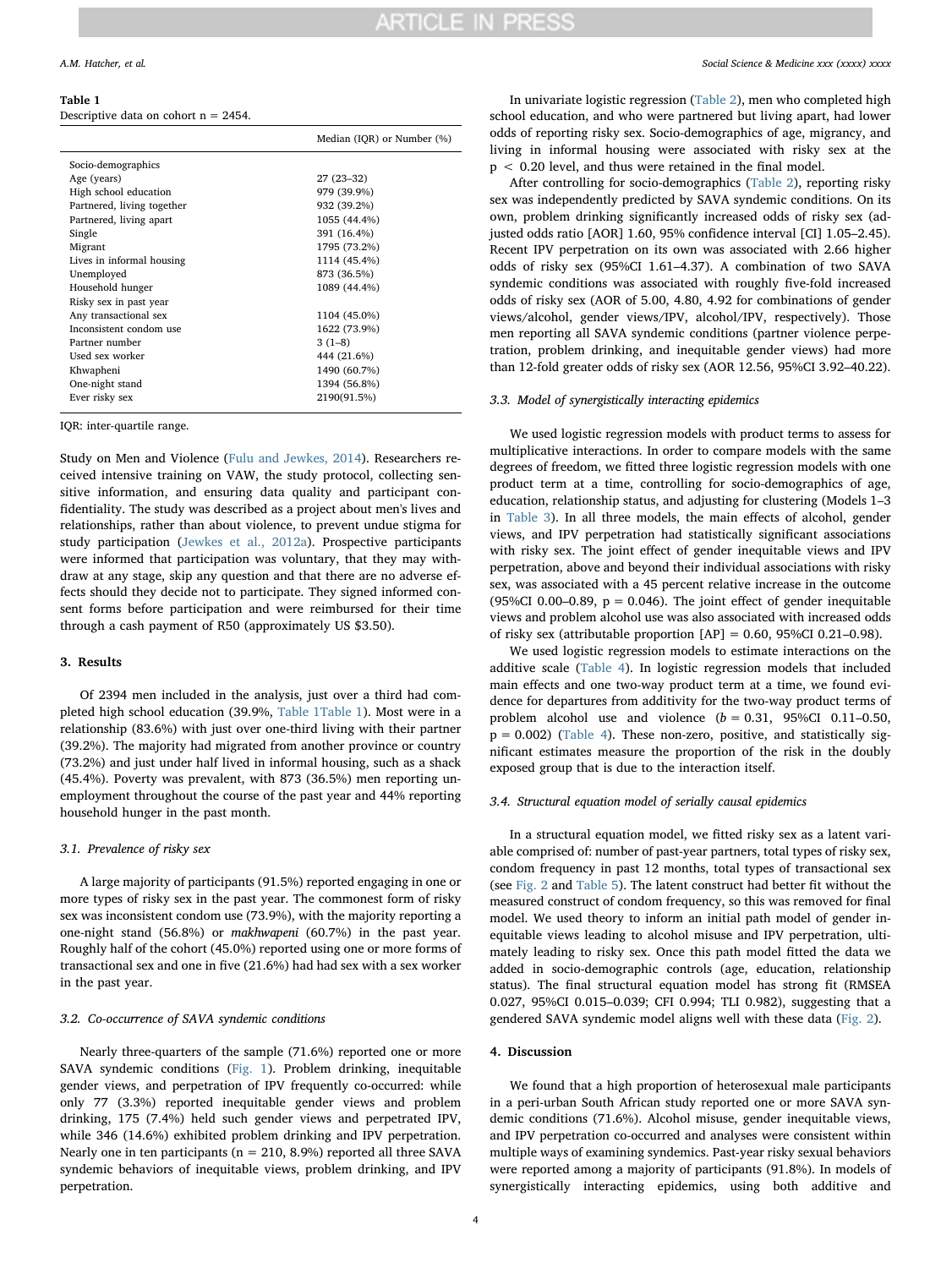# ARTICLE IN PRES

<span id="page-4-0"></span>

Fig. 1. Co-occurence of SAVA syndemic conditions  $(n=2,394)$ .

### <span id="page-4-1"></span>Table 2

Unadjusted estimates and full linear model of SAVA syndemic and any risky sex  $(n = 2394)$ .

|                                 | Any Risky Sex              |                          |  |
|---------------------------------|----------------------------|--------------------------|--|
|                                 | OR (95% CI)                | AOR (95% CI)             |  |
| Sociodemographics               |                            |                          |  |
| Age, in years                   | $0.98(0.96 - 1.01)$        | $0.98(0.96 - 1.01)$      |  |
| High school education (vs. not) | $0.66$ $(0.49-0.88)$ **    | 0.78(0.571.06)           |  |
| Partnered, living apart         | $0.55$ $(0.41 - 0.73)$ *** | $0.48$ $(0.35-0.65)$ *** |  |
| Migrant                         | $0.78(0.56 - 1.10)$        | $0.82(0.57 - 1.18)$      |  |
| Lives in informal housing       | $0.79(0.59-1.06)$          | $0.86(0.63 - 1.16)$      |  |
| Employed, past year             | $0.93(0.81 - 1.07)$        |                          |  |
| Household hunger, past month    | $0.97(0.73 - 1.30)$        |                          |  |
| Gendered SAVA syndemic          |                            |                          |  |
| No SAVA conditions              |                            | ref                      |  |
| Inequitable gender views only   |                            | $1.51(0.92 - 2.50)$      |  |
| Problem drinking only           |                            | $1.60$ $(1.05-2.45)$ *   |  |
| Any IPV perpetration only       |                            | $2.66$ (1.61-4.37)***    |  |
| Gender views * Alcohol          |                            | $5.00(1.53 - 16.32)$ **  |  |
| Gender views * Violence         |                            | 4.80 (206-11.23)***      |  |
| Alcohol * Violence              |                            | 4.92 (2.69-8.97)***      |  |
| Gender views * Alcohol *        |                            | 12.56 (3.92-40.22)***    |  |
| Violence                        |                            |                          |  |

 $\circ$  p = 0.07 \*p < 0.05 \*\*p < 0.01 \*\*\*p < 0.001.

OR: odds ratio; CI: confidence interval; VAW: violence against women.

multiplicative scales, we found evidence of two-way and three-way interaction between alcohol, gender inequitable views, and IPV perpetration. In a structural equation model of serially causal epidemics, gender inequality predicted both alcohol misuse and IPV, with all three in turn predicting risky sex.

Only one previous study has explored SAVA using quantitative data among heterosexual male respondents ([Okafor et al., 2018\)](#page-7-18). In addition, prior research from South Africa used latent class analysis to demonstrate that masculinity, IPV perpetration, and HIV risk often track together [\(Jewkes and Morrell, 2018](#page-6-10)). Our findings extend this research in three important ways. Firstly, our study unpacks how the additive effect of SAVA conditions may worsen HIV risk behaviors in both additive and multiplicative ways. We found that SAVA conditions tend to co-occur and that their interaction measurably worsens HIV risk. That the interaction itself is responsible for increased HIV risk among men means that no program addressing only one SAVA condition in isolation will make inroads in reducing men's risky sexual behaviors.

Secondly, our latent concept of HIV risk represents a more nuanced outcome measure as compared to other recent studies that examine crude dichotomous outcomes of individual risk behaviors (e.g. multiple sex partners vs. not) ([Jewkes and Morrell, 2018;](#page-6-10) [Okafor et al., 2018](#page-7-18)). Unlike Jewkes & Morrell's cohort from two provinces that spanned rural areas, towns, and a major city, our sample lived within a peri-urban township characterized by high levels of deprivation and economic insecurity. This is an important setting for future research, given that peri-urban settlements represent the fastest population growth globally,

# <span id="page-4-2"></span>Table 3

Marginal effect of SAVA syndemic conditions and any risky sex: Multiplicative interaction in logistic regression models (n = 2394).

|                                                                                                   | Model 1: Two-way product term Alcohol *<br>Violence | Model 2: Two-way product term Gender *<br>Alcohol | Model 3: Two-way product term Gender *<br>Violence |
|---------------------------------------------------------------------------------------------------|-----------------------------------------------------|---------------------------------------------------|----------------------------------------------------|
|                                                                                                   | Estimated semi-elasticity (95% CI), p value         | Estimated semi-elasticity (95% CI), p value       | Estimated semi-elasticity (95% CI), p value        |
| Gendered SAVA syndemic<br>Alcohol * Violence<br>Gender views * Alcohol<br>Gender views * Violence | $0.35$ (-0.01-0.76) p = 0.098                       | 0.60 $(0.21-0.99)$ p = 0.002                      | 0.45 (0.00–0.89) $p = 0.046$                       |

CI: confidence interval.

Bold denoted p < 0.05; All models adjusted for age, education, relationship status, and clustering by neighborhood.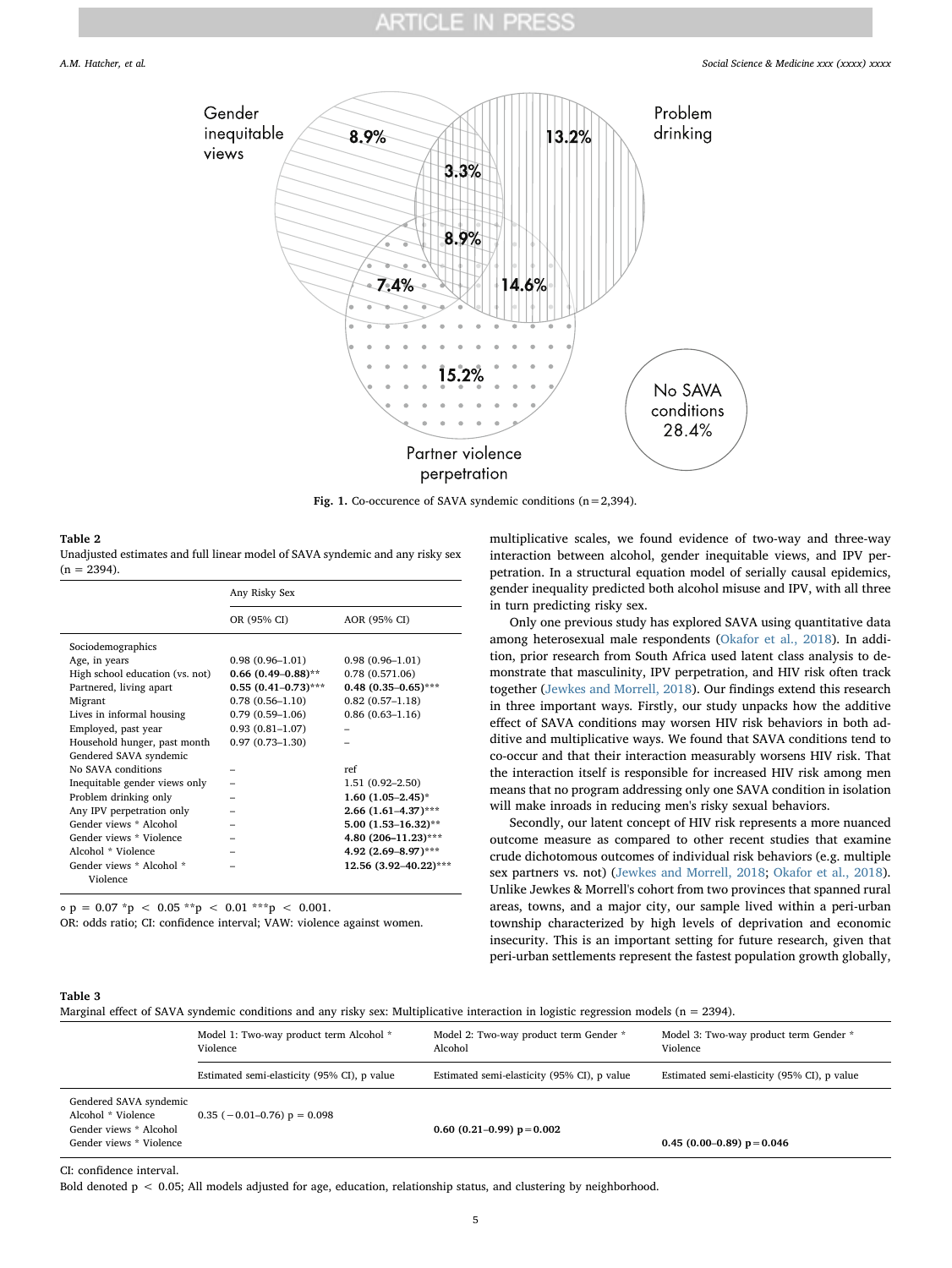# ARTICLE IN PRESS

#### <span id="page-5-0"></span>Table 4

Marginal effect of SAVA syndemic conditions and any risky sex: Additive interaction in logistic regression models (n = 2394).

|                                                                                                   | Model 1: Two-way product term Alcohol *<br>Violence | Model 2: Two-way product term Gender *<br>Alcohol | Model 3: Two-way product term Gender *<br>Violence |  |
|---------------------------------------------------------------------------------------------------|-----------------------------------------------------|---------------------------------------------------|----------------------------------------------------|--|
|                                                                                                   | $b$ (95% CI), p value                               | $b$ (95% CI), p value                             | $b$ (95% CI), p value                              |  |
| Gendered SAVA syndemic<br>Alcohol * Violence<br>Gender views * Alcohol<br>Gender views * Violence | 0.31 (0.11–0.50) $p = 0.002$                        | .11 $(-0.15-0.38)$ p = 0.416                      | $0.22$ (-0.04-0.49) $p = 0.106$                    |  |

CI: confidence interval.

Bold denoted p < 0.05; All models adjusted for age, education, relationship status, and clustering by neighborhood.

<span id="page-5-1"></span>

All values are standardized and p<0.001. Model controls for age, education, housing type, and relationship status. Goodness of model fit Chi-square = 27.64  $(df = 10)$ , p=0.002 ; CFI = 0.994; RMSEA = 0.027 (90% CI 0.015 - 0.039).

Fig. 2. Structural equation model of serially causal SAVA epidemics among heterosexual men (n =  $2,423$ ).

<span id="page-5-2"></span>

| Table |  |
|-------|--|
|-------|--|

Structural equation model ( $n = 2423$ ).

|                        | Standardized estimate OR (95% CI) |      |  |      | p value     |
|------------------------|-----------------------------------|------|--|------|-------------|
| Alcohol                |                                   |      |  |      |             |
| $\lt$ - Gender views   | 0.11                              | 0.04 |  | 0.13 | ${}< 0.001$ |
| Recent VAW             |                                   |      |  |      |             |
| $\leq$ - Alcohol       | 0.09                              | 0.13 |  | 0.21 | < 0.001     |
| $\lt$ - Gender views   | 0.21                              | 0.17 |  | 0.25 | < 0.001     |
| Risky sex              |                                   |      |  |      |             |
| $\leq$ - Alcohol       | 0.12                              | 0.14 |  | 0.23 | < 0.001     |
| $\lt$ - Recent VAW     | 0.28                              | 0.26 |  | 0.36 | < 0.001     |
| $\lt$ - Gender views   | 0.11                              | 0.04 |  | 0.13 | ${}< 0.001$ |
|                        |                                   |      |  |      |             |
| $-$ > Partner number   | 0.64                              | 0.51 |  | 0.60 | < 0.001     |
| $\sim$ Types of risk   | 0.76                              | 0.78 |  | 0.87 | < 0.001     |
| $ >$ Transactional sex | 0.76                              | 0.63 |  | 0.71 | ${}< 0.001$ |
|                        |                                   |      |  |      |             |

 $*_{\text{p}}$  < 0.05  $*_{\text{p}}$  < 0.01  $*_{\text{p}}$  < 0.001.

OR: odds ratio; CI: confidence interval; VAW: violence against women.

and have increasingly intractable health challenges due to their relatively lower access to services and economic opportunity ([Ezeh et al.,](#page-6-24) [2017\)](#page-6-24).

These data offer additional empirical evidence to theoretical syndemics literature by illustrating synergistic interaction and causal mediation. Our findings are consistent with recent syndemic analyses in a large sample of men who have sex with men in India [\(Chakrapani](#page-6-25) [et al., 2019b](#page-6-25)), by demonstrating two- and three-way interactions between violence, alcohol, and HIV risk. Our study was distinct from the Indian sample, since we recruited primarily heterosexual men living in a peri-urban settlement characterized by high levels of poverty and

unemployment. This suggests preliminarily evidence that violence, alcohol, and HIV risk operate in syndemic ways across various settings and population groups, though that assertion would require additional research to confirm.

In a structural equation model, it is challenging to disentangle whether gender attitudes are part of the syndemic condition themselves, or if they are a structural force that frames the SAVA syndemic. Both arguments fit the current syndemics literature. In a special issue in The Lancet, [Singer et al. \(2017\)](#page-7-1) explain that syndemics concern "the disease interaction and the social, environmental, or economic factors that cluster with the diseases and shape their interaction." Within this definition, gender inequitable views held by men could be framed as a social factor that clusters and shapes HIV risk. Certainly, other social and structural forces (e.g. immigration, food insecurity, economic inequality) have been implicated within syndemic definitions ([Mendenhall, 2014,](#page-7-35) [2016](#page-7-36); [Okafor et al., 2018\)](#page-7-18). Conversely, in the same Lancet issue, Tsai and colleagues (2017) explain that "the field can achieve more efficient population-level prevention of the disease burden wrought by syndemics if attention is shifted towards elimination of the large-scale social forces that condition the distributions of individual-level risk factors … but [these] have largely gone unmodeled (p.981)." In this regard, men's gender inequitable views could be interpreted in our own data as a social force that is now modeled as a condition influencing individual risk.

# 4.1. Limitations

These data should be interpreted in light of several limitations. Due to the use of convenience sampling, these findings are not generalizable, and no claims can be made about the overall prevalence of conditions in these communities. The cross-sectional nature of the data is a considerable weakness, limiting the ability to determine causality. We addressed this by reversing the direction of arrows to test for potential bidirectional nature of the relationships and found that the presented SEM holds the strongest fit. Nevertheless, future analysis should use longitudinal data to confirm the proposed relationships. Selfreport of men's IPV perpetration and gender views is currently the state of the science for IPV and gender research. The anonymity of ACASI may assist with accurate reporting of IPV by men by limiting social desirability bias. However, future studies should enhance alcohol reporting through biomarkers . Self-report of HIV risk behaviors is less than ideal, and SAVA syndemics among heterosexual men could be explored in future using HIV incidence data. We were unable to test the mutually causal model of syndemics using STATA, but this should be explored in future research.

### 4.2. Implications for programming and policy

Scholars have suggested that transforming constraining aspects of masculinity may improve the health and well-being of both women and men ([Gibbs et al., 2019;](#page-6-26) [Mankowski and Maton, 2010](#page-7-19)). This research refines that broad call by offering programmatic strategies that may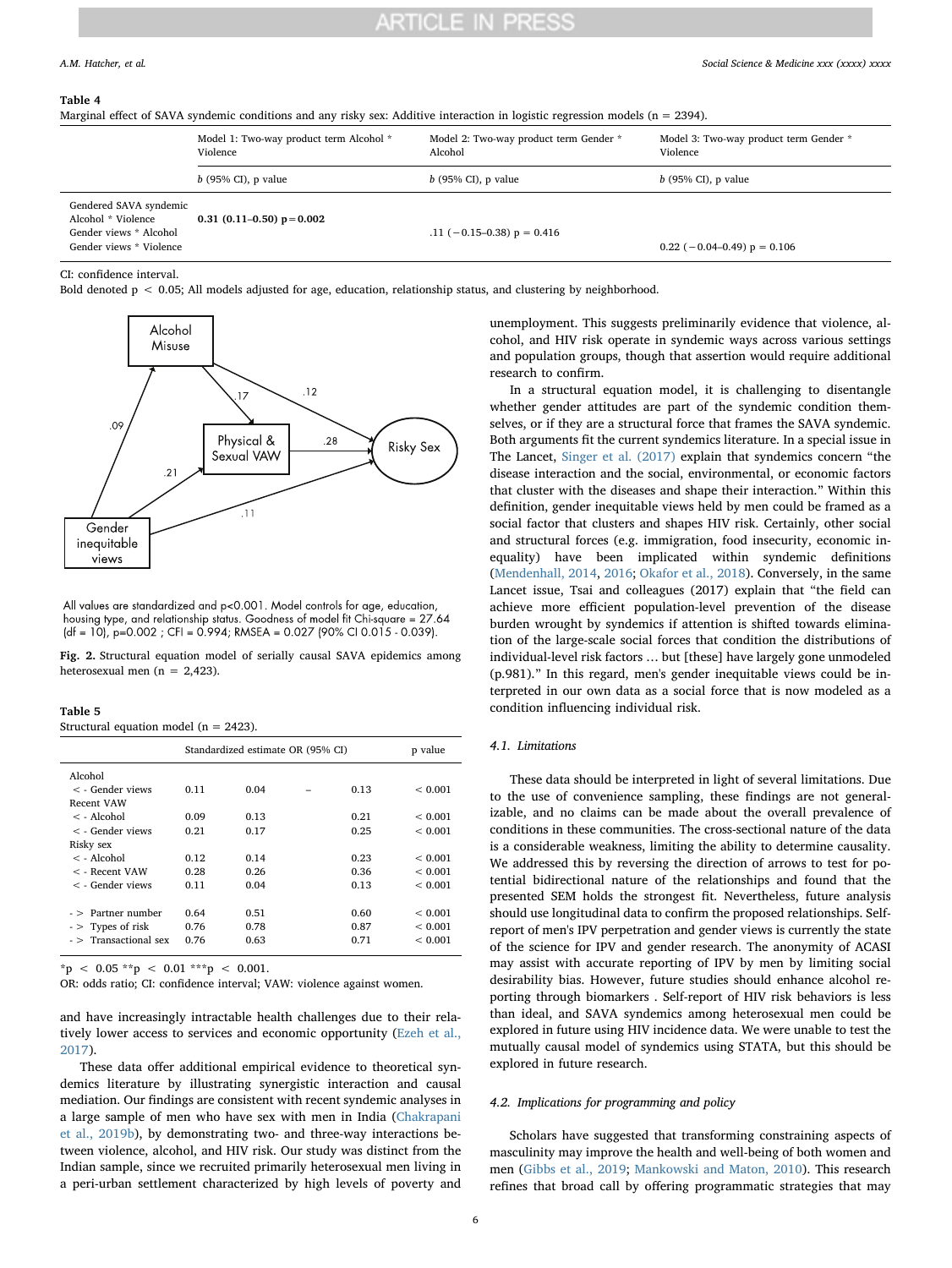lead to marked gains in reducing gender inequitable and HIV risk behaviors. Many HIV prevention programs focus on behavior alone, rather than considering the cluster of syndemic issues that heterosexual men face in their daily lives. Future programs should target syndemic conditions of gender beliefs, alcohol misuse, and IPV perpetration alongside sexual health. Targeting the intersection of these topics, rather than a single topic in a 'programmatic silo', will have the most impact on the harmful synergy of HIV risk, alcohol, violence, and gender. Certainly, there is still more to be done to untangle the relative influence of various syndemic conditions on HIV risk ([Tsai and Burns, 2015](#page-7-2)), but as others note, these analytical advances should not preclude the simultaneous development of promising interventions ([Stall et al.,](#page-7-37) [2015\)](#page-7-37).

An important consideration is the willingness of participants who display multiple syndemic conditions to take part in an intervention. It is plausible that those with all three SAVA conditions (who have twelve times the odds of engaging in risky sexual behaviors) may be the least likely to enroll in a program offered in their community. In some settings, this has not posed a limitation to engaging men in an intervention ([Gibbs et al., 2019](#page-6-27)). Yet, perhaps a "broad" intervention (those targeting the entire community) should be coupled with a "deep" intervention that assists the most at-risk men with deeply held beliefs and behaviors. One example for men who both abuse alcohol and perpetrate IPV is a "common elements treatment approach" delivered to individuals over the course of 6–12 weekly sessions ([Kane et al., 2017\)](#page-6-28).

### 5. Conclusion

A gendered syndemic model of HIV risk among heterosexual men fits well with data from peri-urban South Africa. A syndemics approach suggests that targeting a single condition may be less efficacious than simultaneously addressing alcohol, gender norms, and violence as cooccurring, interacting drivers of HIV risk. Strategically preventing HIV risk among heterosexual men living in peri-urban settings is essential if we are to ensure the health of men, women, and children globally.

#### Funding

This study is funded through the What Works To Prevent Violence? A Global Programme on Violence Against Women and Girls (VAWG) funded by the UK Government's Department for International Development (DFID). We also received funding from the South African Medical Research Council Social Innovation Bond, with support from the Global Fund to Fight Malaria, AIDS, and Tuberculosis. However, the views expressed do not necessarily reflect the funders' policies and the funders had no role in study design; collection, management, analysis, and interpretation of data; writing of the report; and the decision to submit the paper for publication.

# Declaration of competing interest

None declared.

# Acknowledgments

We wish to acknowledge the fieldwork team and facilitators involved in the study, as well as the participants for sharing their data. We also acknowledge guidance from Angelica Pino, Dean Peacock, and Rachel Jewkes throughout the study.

### References

<span id="page-6-16"></span>Christofi[des, N.J., Hatcher, A.M., Pino, A., Rebombo, D., McBride, R.S., Anderson, A.,](http://refhub.elsevier.com/S0277-9536(19)30632-X/sref3) [Peacock, D., 2018. A cluster randomised controlled trial to determine the e](http://refhub.elsevier.com/S0277-9536(19)30632-X/sref3)ffect of [community mobilisation and advocacy on men's use of violence in periurban South](http://refhub.elsevier.com/S0277-9536(19)30632-X/sref3) [Africa: study protocol. BMJ Open 8 \(3\), e017579.](http://refhub.elsevier.com/S0277-9536(19)30632-X/sref3)

- <span id="page-6-5"></span>[Chakrapani, V., Kaur, M., Newman, P.A., Mittal, S., Kumar, R., 2019a. Syndemics and](http://refhub.elsevier.com/S0277-9536(19)30632-X/sref5) [HIV-related sexual risk among men who have sex with men in India: in](http://refhub.elsevier.com/S0277-9536(19)30632-X/sref5)fluences of [stigma and resilience. Cult. Health Sex. 21, 416](http://refhub.elsevier.com/S0277-9536(19)30632-X/sref5)–431.
- <span id="page-6-25"></span>[Chakrapani, V., Lakshmi, P.V.M., Tsai, A.C., Vijin, P.P., Kumar, P., Srinivas, V., 2019b.](http://refhub.elsevier.com/S0277-9536(19)30632-X/sref6) [The syndemic of violence victimisation, drug use, frequent alcohol use, and HIV](http://refhub.elsevier.com/S0277-9536(19)30632-X/sref6) [transmission risk behaviour among men who have sex with men: cross-sectional,](http://refhub.elsevier.com/S0277-9536(19)30632-X/sref6) [population-based study in India. SSM Popul Health 7, 100348](http://refhub.elsevier.com/S0277-9536(19)30632-X/sref6).
- <span id="page-6-9"></span>Christofi[des, N.J., Jewkes, R.K., Dunkle, K.L., McCarty, F.A., Shai, N.J., Nduna, M., et al.,](http://refhub.elsevier.com/S0277-9536(19)30632-X/sref7) [2014. Perpetration of physical and sexual abuse and subsequent fathering of preg](http://refhub.elsevier.com/S0277-9536(19)30632-X/sref7)[nancies among a cohort of young South African men: a longitudinal study. BMC](http://refhub.elsevier.com/S0277-9536(19)30632-X/sref7) [Public Health 14, 947](http://refhub.elsevier.com/S0277-9536(19)30632-X/sref7).
- <span id="page-6-0"></span>[Coie, J.D., Watt, N.F., West, S.G., Hawkins, J.D., Asarnow, J.R., Markman, H.J., et al.,](http://refhub.elsevier.com/S0277-9536(19)30632-X/sref8) [1993. The science of prevention: a conceptual framework and some directions for a](http://refhub.elsevier.com/S0277-9536(19)30632-X/sref8) [national research program. Am. Psychol. 48, 1013](http://refhub.elsevier.com/S0277-9536(19)30632-X/sref8).
- <span id="page-6-14"></span>[Courtenay, W.H., 2000. Constructions of masculinity and their in](http://refhub.elsevier.com/S0277-9536(19)30632-X/sref9)fluence on men's well[being: a theory of gender and health. Soc. Sci. Med. 50, 1385](http://refhub.elsevier.com/S0277-9536(19)30632-X/sref9)–1401.
- <span id="page-6-21"></span>[Deitchler, M., Ballard, T., Swindale, A., Coates, J., 2010. Validation of a Measure of](http://refhub.elsevier.com/S0277-9536(19)30632-X/sref10) [Household Hunger for Cross-Cultural Use. Food and Nurtrition Technical Assistance](http://refhub.elsevier.com/S0277-9536(19)30632-X/sref10) [II Project \(FANTA-2\), Acedemy for Educational Development, Washington, DC](http://refhub.elsevier.com/S0277-9536(19)30632-X/sref10).
- <span id="page-6-8"></span>[Dunkle, K.L., Jewkes, R.K., Nduna, M., Levin, J., Jama, N., Khuzwayo, N., et al., 2006.](http://refhub.elsevier.com/S0277-9536(19)30632-X/sref11) [Perpetration of partner violence and HIV risk behaviour among young men in the](http://refhub.elsevier.com/S0277-9536(19)30632-X/sref11) [rural Eastern Cape, South Africa. AIDS 20, 2107](http://refhub.elsevier.com/S0277-9536(19)30632-X/sref11)–2114.
- <span id="page-6-24"></span>[Ezeh, A., Oyebode, O., Satterthwaite, D., Chen, Y.F., Ndugwa, R., Sartori, J., et al., 2017.](http://refhub.elsevier.com/S0277-9536(19)30632-X/sref12) [The history, geography, and sociology of slums and the health problems of people](http://refhub.elsevier.com/S0277-9536(19)30632-X/sref12) [who live in slums. Lancet 389, 547](http://refhub.elsevier.com/S0277-9536(19)30632-X/sref12)–558.
- <span id="page-6-2"></span>[Feingold, A., 2009. SAVA Latina: addressing the interplay of substance abuse, violence,](http://refhub.elsevier.com/S0277-9536(19)30632-X/sref13) and AIDS aff[ecting Hispanic women \(Part 1\). Mental Health AIDS 10, 4](http://refhub.elsevier.com/S0277-9536(19)30632-X/sref13)–8.
- <span id="page-6-1"></span>[Ferlatte, O., Hottes, T.S., Trussler, T., Marchand, R., 2014. Evidence of a syndemic among](http://refhub.elsevier.com/S0277-9536(19)30632-X/sref14) [young Canadian gay and bisexual men: uncovering the associations between anti-gay](http://refhub.elsevier.com/S0277-9536(19)30632-X/sref14) [experiences, psychosocial issues, and HIV risk. AIDS Behav. 18, 1256](http://refhub.elsevier.com/S0277-9536(19)30632-X/sref14)–1263.
- <span id="page-6-7"></span>[Fleming, P.J., DiClemente, R.J., Barrington, C., 2016. Masculinity and HIV: dimensions of](http://refhub.elsevier.com/S0277-9536(19)30632-X/sref15) [masculine norms that contribute to men's HIV-related sexual behaviors. AIDS Behav.](http://refhub.elsevier.com/S0277-9536(19)30632-X/sref15) [20, 788](http://refhub.elsevier.com/S0277-9536(19)30632-X/sref15)–798.
- <span id="page-6-12"></span>[Foran, H.M., O'Leary, K.D., 2008. Alcohol and intimate partner violence: a meta-analytic](http://refhub.elsevier.com/S0277-9536(19)30632-X/sref16) [review. Clin. Psychol. Rev. 28, 1222](http://refhub.elsevier.com/S0277-9536(19)30632-X/sref16)–1234.
- <span id="page-6-22"></span>[Fulu, E., Jewkes, R., 2014. Replicating the UN Multi-Country Study on Men and Violence:](http://refhub.elsevier.com/S0277-9536(19)30632-X/sref17) [Understanding Why Some Men Use Violence against Women and How We Can](http://refhub.elsevier.com/S0277-9536(19)30632-X/sref17) [Prevent it. Partners for Prevention, Bangkok, Thailand.](http://refhub.elsevier.com/S0277-9536(19)30632-X/sref17)
- <span id="page-6-18"></span>[Fulu, E., Warner, X., Miedema, S., Jewkes, R., Roselli, T., Lang, J., 2013. Why Do Some](http://refhub.elsevier.com/S0277-9536(19)30632-X/sref18) [Men Use Violence against Women and How Can We Prevent it? Findings from the UN](http://refhub.elsevier.com/S0277-9536(19)30632-X/sref18) [Multi-Country Study on Men and Violene in Asia and the Paci](http://refhub.elsevier.com/S0277-9536(19)30632-X/sref18)fic. UNV, Bangkok: [UNDP, UNFPA, UN Women](http://refhub.elsevier.com/S0277-9536(19)30632-X/sref18).
- <span id="page-6-20"></span>[Garcia-Moreno, C., Jansen, H.A., Ellsberg, M., Heise, L., Watts, C.H., 2006. Prevalence of](http://refhub.elsevier.com/S0277-9536(19)30632-X/sref19) intimate partner violence: fi[ndings from the WHO multi-country study on women's](http://refhub.elsevier.com/S0277-9536(19)30632-X/sref19) [health and domestic violence. Lancet 368, 1260](http://refhub.elsevier.com/S0277-9536(19)30632-X/sref19)–1269.
- <span id="page-6-27"></span>[Gibbs, A., Dunkle, K., Washington, L., Sikweyiya, Y., Willan, S., Shai, N., et al., 2019.](http://refhub.elsevier.com/S0277-9536(19)30632-X/sref20) [Factors associated with young people's attendance at an IPV prevention intervention](http://refhub.elsevier.com/S0277-9536(19)30632-X/sref20) [in informal settlements in South Africa: a prospective analysis. Glob. Public Health](http://refhub.elsevier.com/S0277-9536(19)30632-X/sref20) 1–[12.](http://refhub.elsevier.com/S0277-9536(19)30632-X/sref20)
- <span id="page-6-26"></span>Gibbs, [A., Hatcher, A.M., Jewkes, R., Sikweyiya, Y., Washington, L., Dunkle, K., Magni, S.,](http://refhub.elsevier.com/S0277-9536(19)30632-X/sref4) Peacock, D., Khumalo, M., Christofi[des, N., 2019. Associations between lifetime](http://refhub.elsevier.com/S0277-9536(19)30632-X/sref4) [traumatic experiences and HIV-risk behaviours amongst young men living in in](http://refhub.elsevier.com/S0277-9536(19)30632-X/sref4)[formal settlements in South Africa: A cross-sectional analysis and structural equation](http://refhub.elsevier.com/S0277-9536(19)30632-X/sref4) [model. J Acquir Immune De](http://refhub.elsevier.com/S0277-9536(19)30632-X/sref4)fic Syndr.
- <span id="page-6-3"></span>[Gonzalez-Guarda, R.M., Vasquez, E.P., Urrutia, M.T., Villarruel, A.M., Peragallo, N.,](http://refhub.elsevier.com/S0277-9536(19)30632-X/sref21) 2011. Hispanic women, [Äôs experiences with substance abuse, intimate partner vio](http://refhub.elsevier.com/S0277-9536(19)30632-X/sref21)[lence, and risk for HIV. J. Transcult. Nurs. 22, 46](http://refhub.elsevier.com/S0277-9536(19)30632-X/sref21)–54.
- <span id="page-6-6"></span>[Hatcher, A.M., Colvin, C.J., Ndlovu, N., Dworkin, S.L., 2014. Intimate partner violence](http://refhub.elsevier.com/S0277-9536(19)30632-X/sref1) [among rural South African men: alcohol use, sexual decision-making, and partner](http://refhub.elsevier.com/S0277-9536(19)30632-X/sref1) [communication. Cult Health Sex 16 \(9\), 1023](http://refhub.elsevier.com/S0277-9536(19)30632-X/sref1)–1039.
- <span id="page-6-4"></span>[Illangasekare, S., Burke, J., Chander, G., Gielen, A., 2013. The syndemic e](http://refhub.elsevier.com/S0277-9536(19)30632-X/sref22)ffects of in[timate partner violence, HIV/AIDS, and substance abuse on depression among low](http://refhub.elsevier.com/S0277-9536(19)30632-X/sref22)[income urban women. J. Urban Health 90, 934](http://refhub.elsevier.com/S0277-9536(19)30632-X/sref22)–947.
- <span id="page-6-23"></span>[Jewkes, R., Dartnall, E., Sikweyiya, Y., 2012a. Ethical and Safety Recommendations for](http://refhub.elsevier.com/S0277-9536(19)30632-X/sref23) [Research on the Perpetration of Sexual Violence. Sexual Violence Research Initiative,](http://refhub.elsevier.com/S0277-9536(19)30632-X/sref23) [Medical Research Council, Pretoria, South Africa.](http://refhub.elsevier.com/S0277-9536(19)30632-X/sref23)
- <span id="page-6-10"></span>[Jewkes, R., Morrell, R., 2018. Hegemonic masculinity, violence, and gender equality:](http://refhub.elsevier.com/S0277-9536(19)30632-X/sref24) [using latent class analysis to investigate the origins and correlates of di](http://refhub.elsevier.com/S0277-9536(19)30632-X/sref24)fferences [between men. Men Masculinities 21, 547](http://refhub.elsevier.com/S0277-9536(19)30632-X/sref24)–571.
- <span id="page-6-17"></span>[Jewkes, R., Morrell, R., Sikweyiya, Y., Dunkle, K., Penn-Kekana, L., 2012b. Transactional](http://refhub.elsevier.com/S0277-9536(19)30632-X/sref25) [relationships and sex with a woman in prostitution: prevalence and patterns in a](http://refhub.elsevier.com/S0277-9536(19)30632-X/sref25) [representative sample of South African men. BMC Public Health 12, 325.](http://refhub.elsevier.com/S0277-9536(19)30632-X/sref25)
- <span id="page-6-19"></span>[Jewkes, R., Sikweyiya, Y., Morrell, R., Dunkle, K., 2011. The relationship between in](http://refhub.elsevier.com/S0277-9536(19)30632-X/sref26)[timate partner violence, rape and HIV amongst South African men: a cross-sectional](http://refhub.elsevier.com/S0277-9536(19)30632-X/sref26) [study. PLoS One 6, e24256.](http://refhub.elsevier.com/S0277-9536(19)30632-X/sref26)
- <span id="page-6-11"></span>[Kalichman, S.C., Simbayi, L.C., Kaufman, M., Cain, D., Jooste, S., 2007. Alcohol use and](http://refhub.elsevier.com/S0277-9536(19)30632-X/sref27) [sexual risks for HIV/AIDS in sub-Saharan Africa: systematic review of empirical](http://refhub.elsevier.com/S0277-9536(19)30632-X/sref27) fi[ndings. Prev. Sci. 8, 141](http://refhub.elsevier.com/S0277-9536(19)30632-X/sref27)–151.
- <span id="page-6-28"></span>[Kane, J.C., Skavenski Van Wyk, S., Murray, S.M., Bolton, P., Melendez, F., Danielson,](http://refhub.elsevier.com/S0277-9536(19)30632-X/sref28) C.K., et al., 2017. Testing the eff[ectiveness of a transdiagnostic treatment approach in](http://refhub.elsevier.com/S0277-9536(19)30632-X/sref28) [reducing violence and alcohol abuse among families in Zambia: study protocol of the](http://refhub.elsevier.com/S0277-9536(19)30632-X/sref28) [Violence and Alcohol Treatment \(VATU\) trial. Glob Ment Health \(Camb\) 4, e18](http://refhub.elsevier.com/S0277-9536(19)30632-X/sref28).

<span id="page-6-13"></span>[Luyt, R., 2012. Constructing hegemonic masculinities in South Africa: the discourse and](http://refhub.elsevier.com/S0277-9536(19)30632-X/sref29) [rhetoric of heteronormativity. Gend. Lang. 6, 47](http://refhub.elsevier.com/S0277-9536(19)30632-X/sref29)–77.

<span id="page-6-15"></span>[Mahajan, S., 2014. Economic of South African Townships: Special Focus on Diepsloot. A](http://refhub.elsevier.com/S0277-9536(19)30632-X/sref30) [World Bank Study. World Bank Group, Washington DC.](http://refhub.elsevier.com/S0277-9536(19)30632-X/sref30)